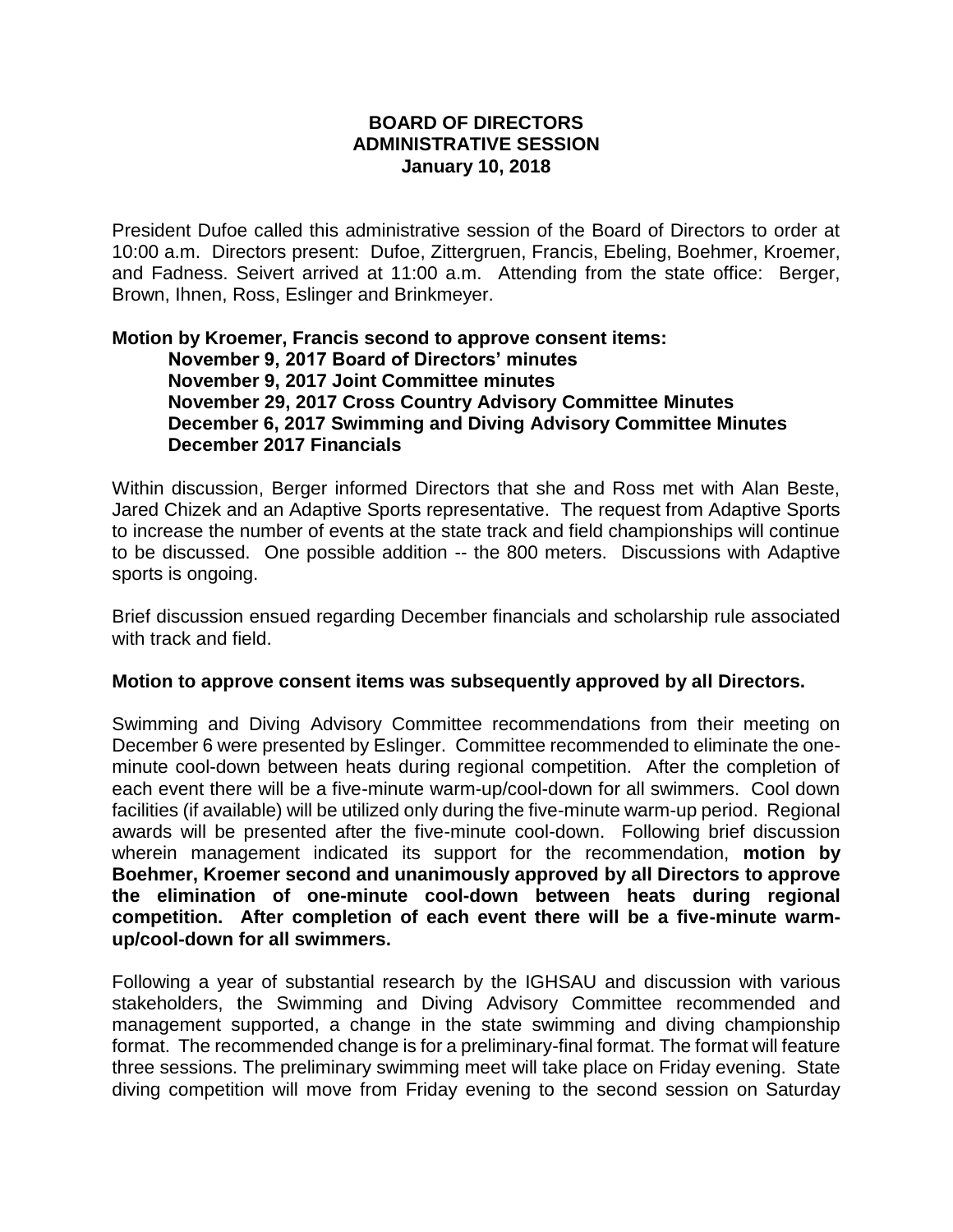morning. And the state meet culminating in the swimming finals will take place Saturday evening. Under the new format, the number of state swimming qualifiers will increase from 24 to 32. The number of state diving qualifiers will increase from 30 to 32. The qualifiers will be determined in two ways: 1) A qualifying standard will be set for each individual swimming event. The time standard will be the average of the  $16<sup>th</sup>$  place time from the last five state swimming meets in each event. Swimmers can qualify for the state meet if this standard is achieved in a full-automatic timed yard pool in the regular season. All times must be verified in QuikStats. Times from lead-off legs in relays are eligible as long the time is an FAT time. 2) The regional meet. Coaches will still need to enter swimmers and divers into the regional meet regardless if the swimmers have met the qualifying standard. All swimmers must be entered in the regional meet to compete at the state meet. Athletes must also compete and finish in the event at regionals to qualify for state meet competition. If a swimmer is disqualified at the regional meet or does not finish the regional event, they will not be allowed to compete in that event at the state meet even if they have achieved the qualifying standard during the regular season. The field of 32 state qualifiers will consist of swimmers that have met the qualifying standard and competes in that event at the regional meet. The rest of the qualifying field will be filled from the fastest regional times from swimmers who did not meet the state standard during the regional meet. Regional champions from each event are automatic state qualifiers regardless of time. There are no qualifying standards for relay events. Regional champions, plus the next fastest 26 times, qualify for the state meet. Relays will be a four-heat, timed final on the Saturday evening session of the state meet. Diving: The procedure for regional diving will not change. Regional champions, plus the next 26 best diving performances, qualify for the state meet.

The format for state meet prelims: There will be four preliminary heats of each individual swim event. Events will be circle seeded (24 fastest swimmers in the last 3 heats – in the last three heats, the fastest swimmers are in the middle lanes). The eight fastest swimmers from the prelim heat advance to the Saturday evening finals. The ninth-16<sup>th</sup> fastest swimmers from the prelim meet will swim in the consolation heat on Saturday evening. No matter the time, the highest a swimmer in the consolation heat can finish is ninth, but can still earn team points. No relays will take place on Friday evening. All relays will be timed finals on Saturday evening.

State meet finals: The finals meet will be two heats in the individual events, a consolation final (9-16) and final (top 8 times from prelims). There will be four heats of each relay event.

**Following questions and discussion, motion by Kroemer, second by Fadness and unanimously approved by all Directors, changing the state swimming and diving meet format and state qualifying procedure to that stated above. This change is effective the 2018 swimming and diving season.** 

**Motion by Francis, Zittergruen second to approve 2018 Basketball Hall of Fame nominees as presented by Eslinger. Motion unanimously carried.**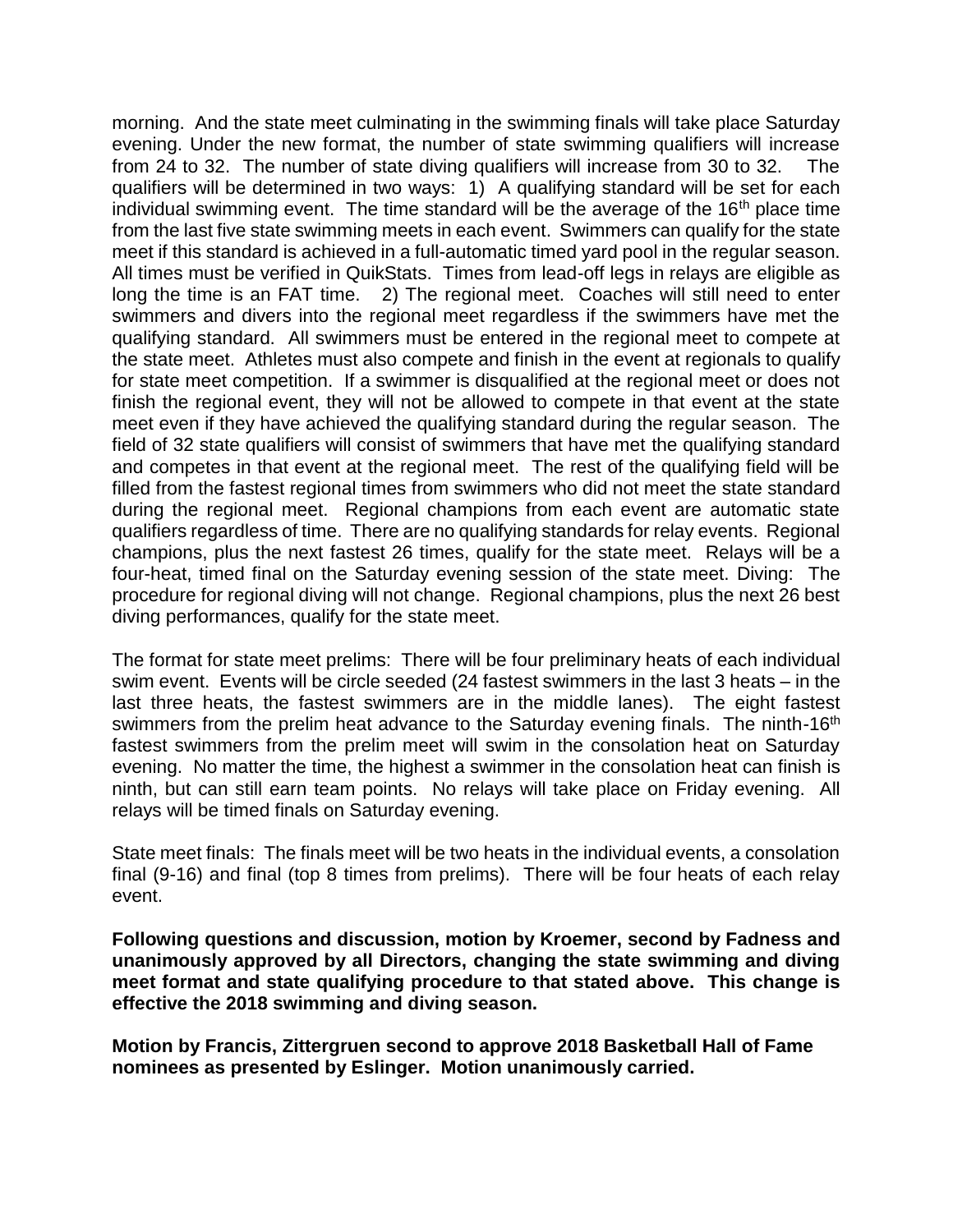## **Kim Van Deest, Grundy Center 1989 Jamie Boyd, Underwood 2004 Amanda Zimmerman, Ballard 2009**

Eslinger brought Directors up to date on the state bowling venue situation. The state bowling tournament venue, Plaza Lanes, which has hosted the state tournament for the last several years burned down and is a total loss. Eslinger and Tharp (IHSAA) are in the process of securing a venue for this year's tournament. Numerous locations within the Des Moines and Waterloo areas are being considered. Several criteria must be considered when selecting a venue including parking, entrances for spectators and athletes, meeting space and spectator seating. A decision will be made within the next week. The facility selected will be utilized for two years. Plaza Lanes proprietor plans to rebuild, but it will take two years to complete construction.

Seivert arrived at 11:00 a.m.

Ross reviewed the revised state basketball tournament schedule. This year the order of play is class 5A, 4A, 3A, 2A and 1A. Championships: Class 5A and 4A will play on Friday at 6:00 and 8:00 p.m., respectively. Class 3A championship is slated for 3:00 on Saturday followed by 2A at 5:00 and 1A at 7:00 p.m. In addition to order of play, the other change is beginning championship Saturday at 3:00 rather than 4:00 p.m.

An update on state golf sites was presented by Brinkmeyer. Due to the number of classes reduced from five to four, only four state meet sites are needed. Because the course is under new management and because of scheduled renovations, Jester Park will not be available to host. It was mutually agreeable by both the IGHSAU and Jester Park to terminate the current contract. Sites for the 2018 State Golf Tournament are: Class 1A – American Legion Golf Course in Marshalltown, Class 2A – Lake Panorama in Panora, Class 3A – Coldwater Links in Ames and Class 4A – Elmwood Country Club in Marshalltown.

In keeping with the structure used in volleyball and basketball, Cathy Creighton was recently hired as Softball Coordinator of Officials. She has an impressive resume which includes being a high school umpire for 29 years. She worked the state softball tournament, umpired for the Big 10, SEC, Summit, Big East, Mid-American and Missouri Valley Conferences and also many Division II, III and junior college conferences. Berger interviewed eight candidates before the decision to hire Creighton was made. Creighton is scheduled to speak February 3 at the softball officials' clinic in Johnston.

Eslinger updated Directors on progress of new web site. He indicated that we are currently in the process of proofing the site and are about 10 days away for actual testing. The site is on schedule to be launched in February.

Chuck Brittain, Coordinator of Basketball Officials has done a fine job this winter overseeing the basketball officiating program. To summarize some of the work being done related to officiating, Ross reviewed two items: 1) a sample memo that was sent to